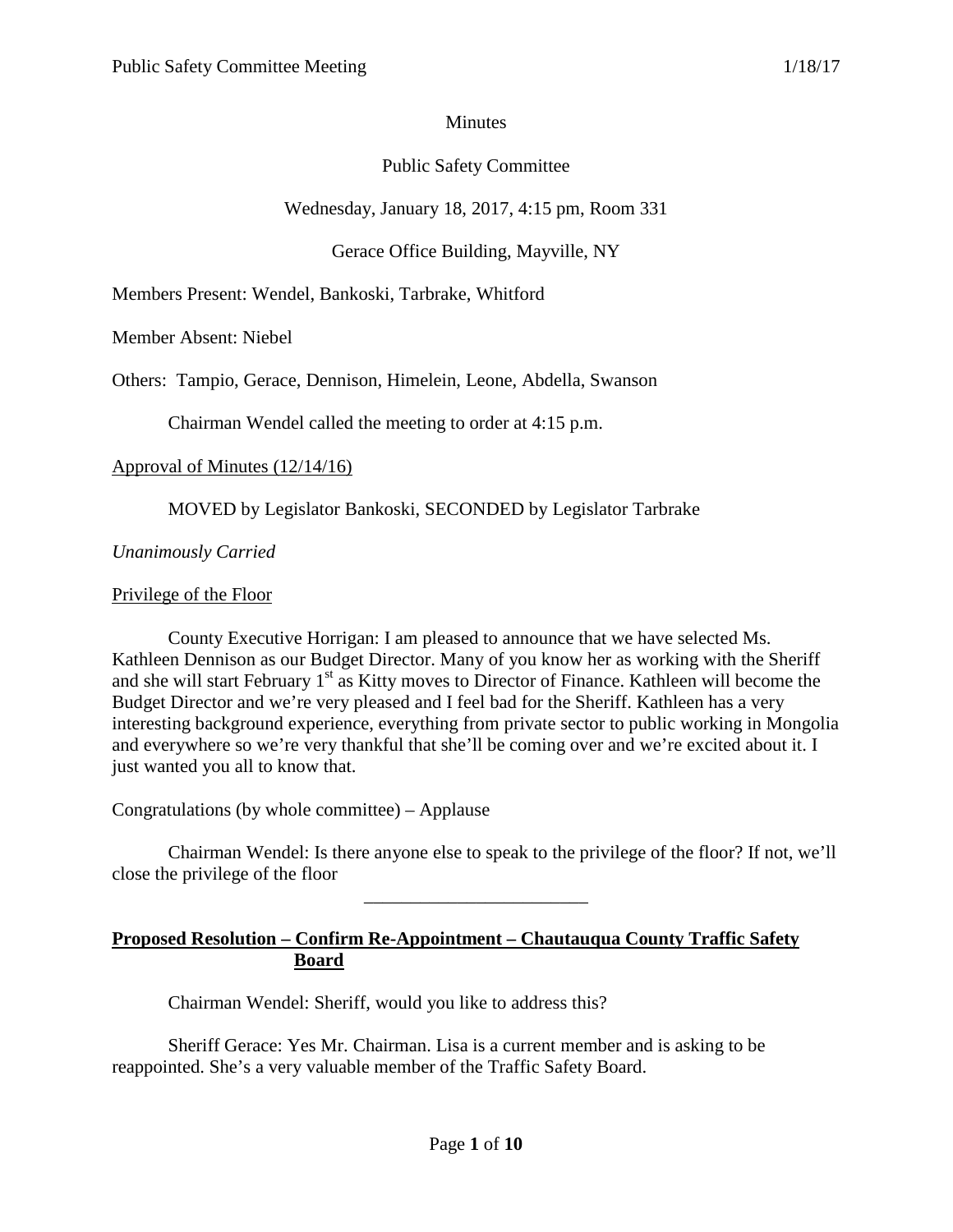Legislator Tarbrake: How often do they meet Joe?

Sheriff Gerace: We meet quarterly.

Chairman Wendel: She's a biker, so it helps that *(cross talk).* Any other questions for the Sheriff?

#### *Unanimously Carried*

## **Proposed Resolution – Confirm Re-Appointments–Chautauqua County Fire Advisory Board**

Mr. Leone: Actually these are names from last year and everybody is a repeat on the Fire Advisory Board. That fills all of our seats.

Chairman Wendel: Any questions?

#### *Unanimously Carried*

## **Proposed Resolution – 2016 Hazardous Materials Grant Program**

Mr. Leone: This is a grant program which we've received for 3 years now. We share this grant with Cattaraugus, Allegheny, and Seneca Nation of Indians. This year, it's our  $3<sup>rd</sup>$  round of purchasing SCBA, self-contained breathing apparatus for our team and sharing with Allegheny and Cattaraugus County and the Seneca Nation of Indians. That is what the money will be used for as well as a few additional monitors.

Legislator Whitford: Who is the lead agency on this?

Mr. Leone: We are. There is no match to this grant either.

Chairman Wendel: Any other questions?

*Unanimously Carried*

Mr. Leone: Can I mention Mike?

Chairman Wendel: Yes, I was just going to ask you if you would like to. If not, I was.

Mr. Leone: Sure, if you want to go ahead.

Chairman Wendel: I spoke with Julius last week and they have hired a Senior Paramedic. Mike Volpe comes to us with several years of background in this type of work. He's worked for, Emergent Care in Pennsylvania so when it comes to rural EMS he's well acclimated along with the billing and processing and things like that. I just told Mr. Tarbrake, (*inaudible)* he's one of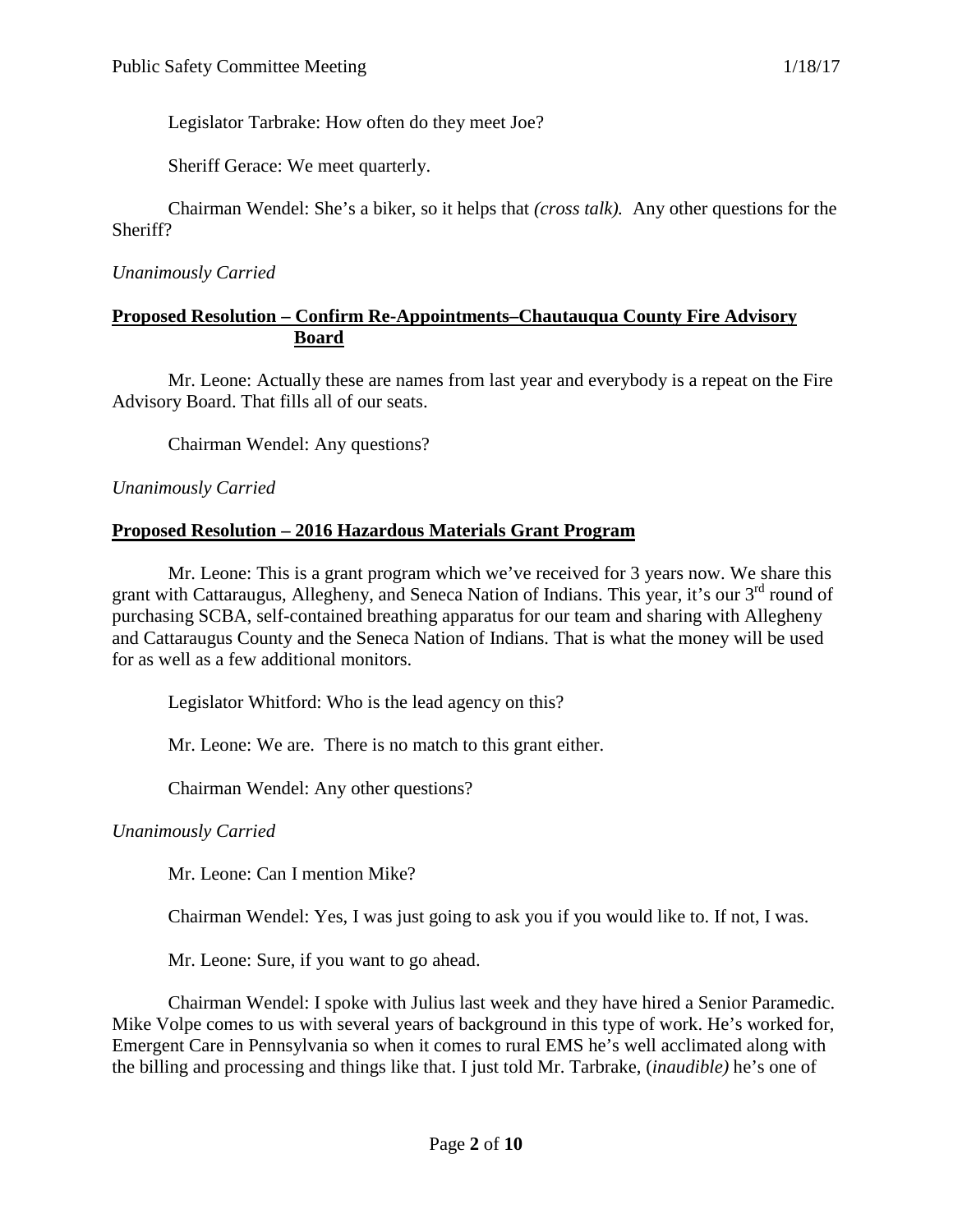us, he comes to the fire service. This is what the Fire Services wanted, they have one of their own now in charge so I think it's going to be a win/win situation.

Mr. Leone: We're excited to have Mike on board, without a doubt. Good guy. Another step forward. Thank you.

# **Proposed Resolution – Close Capital Project H.3110.511**

Sheriff Gerace: This is a capital project. The money that is in it was actually received from the sale of military surplus, helicopter parts and it has to be designated for use for the same purpose. But, it's been in the capital projects so long that it was at the request of the Budget Director to move it into an undesignated fund balance that's specific for this purpose. So that's what this resolution is for.

Ms. Dennison: It will be moved to a designated fund balance.

Sheriff Gerace: Right, designated not undesignated.

Ms. Dennison: Designated for helicopter repair.

Legislator Whitford: So it will be used for what it was intended for.

Ms. Dennison: Yes.

Sheriff Gerace: We understand the Federal regulations, pre 1995, if we sold components we could keep the money. No longer is that the case. We have to return it if we're not using it.

Chairman Wendel: A question that I would have had was, could it just be put into the program itself overall, but as long as it is going to maintenance.

Sheriff Gerace: It has to be used for - this wouldn't be the Star Flight program. This is the military surplus helicopter, we use as a police helicopter.

Chairman Wendel: Any other questions?

## *Unanimously Carried*

# **Proposed Resolution – Reallocate Budget and Adjust Revenue and Appropriation Accounts to Consolidate Grant Awards into One Sub-Department**

Ms. Dennison: Right now our grants are, they are kind of co-mingled into operation budgets so in the budget for department A.3110, that's Sheriff Operations, that budget includes a lot of grants. The problem with that is, if we look at an account and we look at the total budget for that particular account, we don't know if it's just for regular operations or if it's kind of designated or if it's designated it should be designated for a grant function. So, we propose taking all of our grants and putting them into separate sub-departments so that sub-department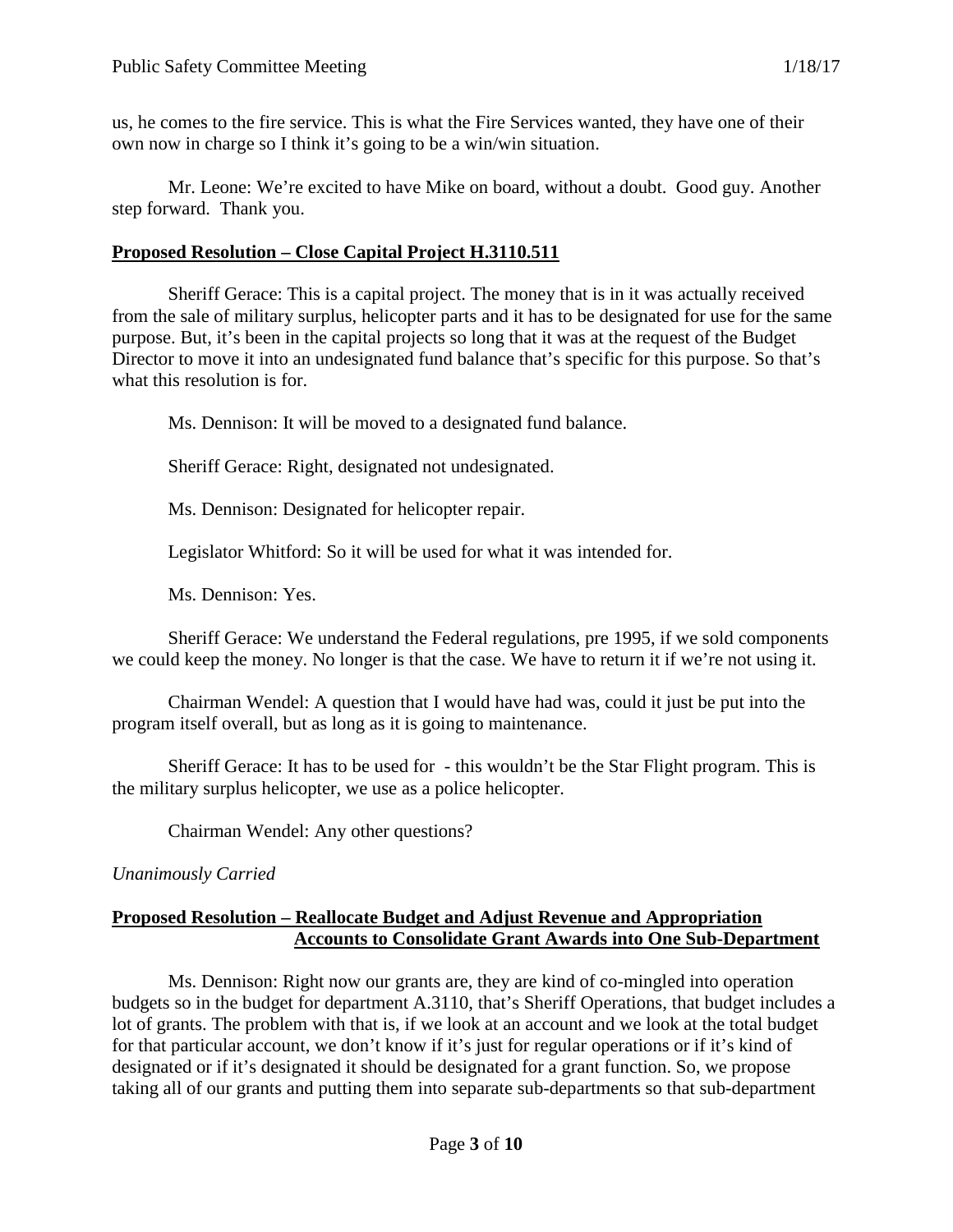will be strictly grant revenues and appropriations. That will keep it separate from the general operating budgets.

Chairman Wendel: So you are still going to use the line items to make sure it's all accounted for.

Ms. Dennison: Yes.

Chairman Wendel: Without that designation, for public record, they would say, well, a DWI grant you are using it for Lake Patrol or something like that that they would realize that our grants will be labeled and listed as such.

Ms. Dennison: Right.

Chairman Wendel: Any other questions?

## *Unanimously Carried*

# **Proposed Resolution – Adjust Appropriation and Revenue Accounts due to Unbudgeted Revenues and Expenditures**

Ms. Dennison: This has a local share, bottom line effect of zero and it's just moving money in and out of accounts within the Sheriff's organization. We do have some revenue accounts that are ahead of schedule and we also have some appropriation accounts that are running over budget so this is just a pre end of year resolution to try and get the accounts where they are actually going to end up at the end of the year. It's based on actual results through November and kind of the first part of December. Usually we do this in February when we have the year-end results. This is a precursor to that year-end resolution.

Chairman Wendel: Any questions?

## *Unanimously Carried*

## **Presentation – District Attorney, Patrick Swanson**

Mr. Swanson: Thanks for having me today. As I settle into this new position, I wanted to take a moment to get in front of you guys, taking the lead from some of the other District Attorney's across the State that I've spoken with a little bit about how they keep the County informed as to what their office is doing and one of the things that they do is they try to get in front of their Public Safety Committee on a bi-annual basis to give you an update of what we're doing, what we see happening in our County, just to keep you in the loop with regards to how things are going as far as our end of things are concerned in the criminal justice system. So with subject to your approval, I would like to appear every January and June regardless whether I have a resolution on the table, just to appear and give you an update on what is going on.

That being said, as I settle into my position, I'm going to be taking a look at our data, statewide crime rates, and our County crime rate. I want to take a look at our population and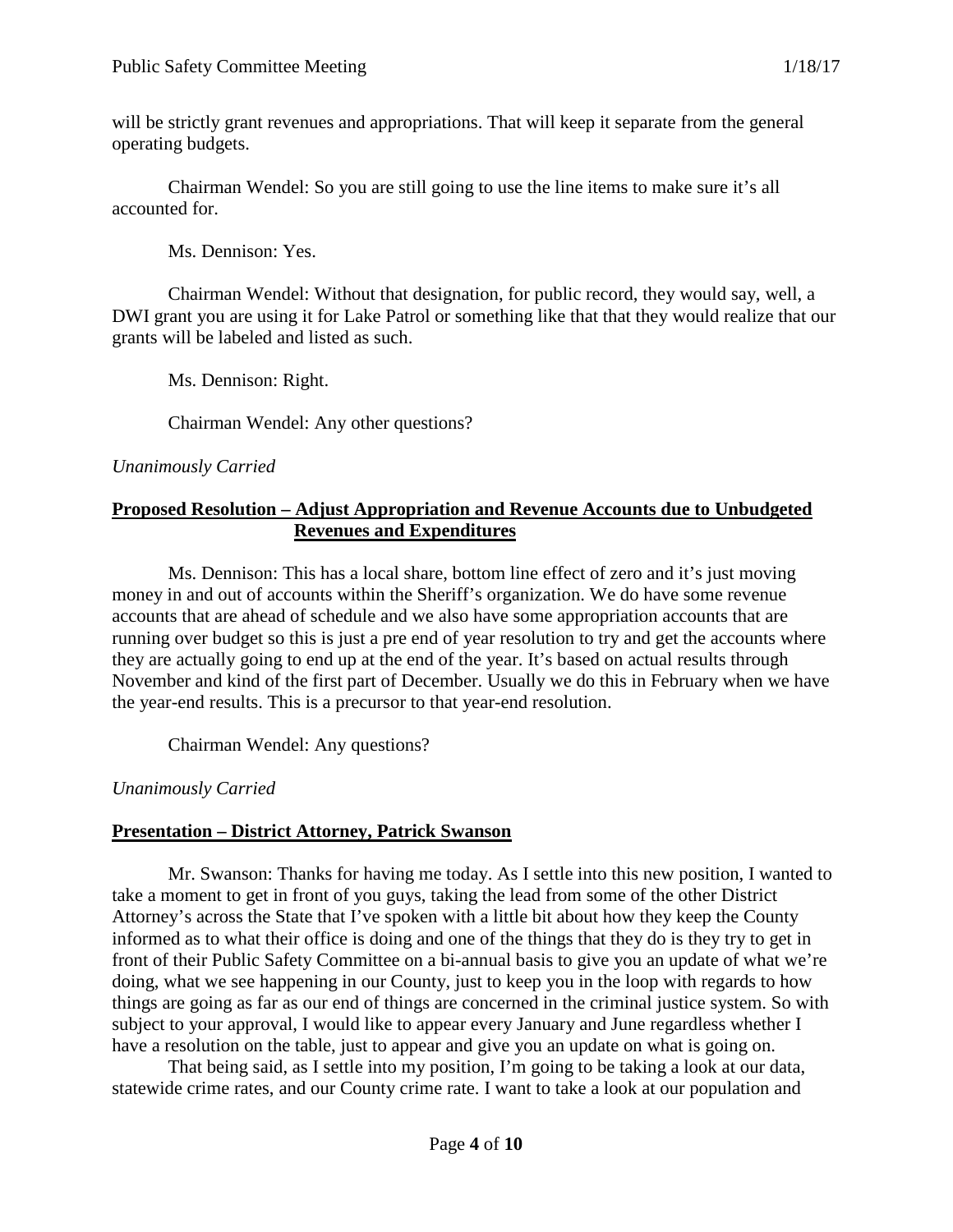other similar population around the State, give you guys a feel for what the other counties are doing with what they are given and make any suggestions or recommendations with regards to what we're afforded and how we go about handling our business with what we have. Some of the concerns that I have at this point and this is something that I know David made you aware of are, on a professional responsibility level, the attorneys in our office are overloaded. Which means, if we were private attorneys we would be taking in more cases than we're capable of handling on a professional responsibility basis. There are some ways that we can remedy that. We do everything that we can to maintain grants, finding increases in funding so that we can hire more people. In case you are not aware, we lost one of our part time employees to go full time. What I was able to do because he was handling quite a bit of felony work, I hired someone full time as an entry level position. So, we're at the point now where we have 8 full time attorneys and two part time so we have 9 total. If you look around the State, I will give you an example of Schenectady County and this is just to give you an idea of what I'm going to give you. Schenectady County has about 150,000 people. They have a staff of 10. We have a staff of 6. They have 9 investigators, we have 3 and they have 20 attorneys and we have 10 that counts me. Our crime rates are very similar and you can look at Niagara County and extrapolate back. They have a larger population but what you will find is that we could use 4 attorneys. Now, I will be making a proposal, I don't expect to get 4, I'd love to get one, but at least I am going to try and keep you guys informed as to the caseload that we have. I can tell you that last year we did not see any significant increase in our crime rate. Again, from 2010 in to today, we seen a pretty consistent amount of felony cases come in. It's right around 1,000. It was 1,048 last year so that is an uptick because we were just below a thousand. All of the increases we saw were in domestic violence felonies so we did see gains in other areas. They are insignificant number wise but we do have a very steady crime rate, which is good. Which says that what we do have we're doing the best we can with what we have. But, I'm going to try and put something together so that we can sit down and possibly individually and then as a group and I can make a proposal to the Audit & Control Committee to maybe get additional staff member. I can tell you right now, we have cases that are closed that sit on our shelves for months because our staff, we're limited and years ago they had more staff than we have now when there were less cases. So, we're battling up hill and I know we have tight budgets but I'm going to try and put some common sense proposals together that may feasibly work. If the State can come through with legislation where they slowly assume control over the Public Defender offenses, I know their budget is at least as big as mine is not more, I'm not expecting you to hand over that budget to me but I'm going to be asking the Audit & Control Committee to consider utilizing some of the savings that they'll experience by not having to fund the Public Defender's office and potentially getting us up to a point so that we're not behind the eight ball when it comes to just be basic professional responsibility rules that are set for us.

The other major proposal that I think I want to make this year and this is a minimal one. We have forensic investigation team that handles all of our major crime scenes. It's a Countywide agency made up of about 33 officers and retired officers that stream across our various agencies and what they do is essentially, they process our crime scenes on my most serious cases. Their funding comes from their individual departments which means they are responsible for their overtime. So if it's a Fredonia guy that is responding, Fredonia has to pay the overtime. Now, what I am going to request from the Audit & Control Committee at some point and this is after proposing to you guys is that, we get a line item on our budget that gives us \$10 to \$20,000 to help them pay for their training that they have to undergo to keep their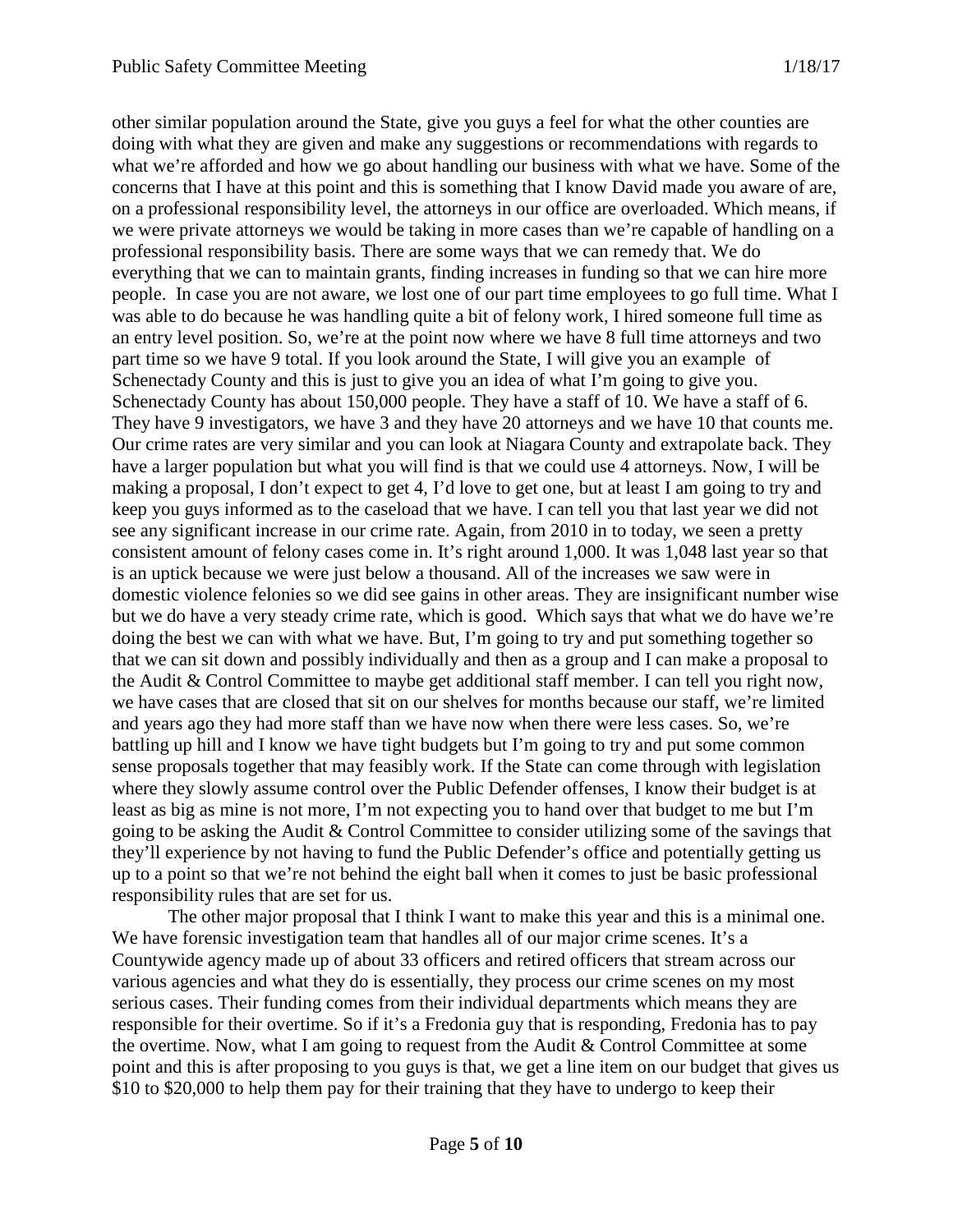certifications and to pay for some very basic supply needs so that it's not the Sheriff paying for all of it. I know Joe assumes most of the cost of the equipment which, it is a countywide agency but it isn't just the Sheriff. It's everyone and it mostly benefits me so I'm going to be putting something together in regards to that. Just to give you a heads up what I will be doing for July.

The main thing that I wanted to talk about today is, I've spoken in debth with Chief Snellings and Chief Ortolano and Joe Gerace and I've sat down with Mayor Teresi and Mayor Rosas and I've talked with Vince and we're all very concerned about the resent increase we've seen in our gun violence. I know we have members of the community in Jamestown that are very concerned. I wanted to sit in front of you today to announce that I'm putting forward what's called a "Gun Done" initiative which is, a policy that we're enacting in our office where if there is a crime committed with an illegal handgun or firearm or if there is an illegal possession of handgun or firearm, we are not going to negotiate those, we are going to make no plea offer. We're going to hold them to what the minimums are. Depending on what the defendants record, that could be anywhere from 3 ½ years in State prison up to 7. But I felt that it was important to let you guys know that is what our policy is going to be. I felt it was important to – I reached out to the Post Journal and the Observer to let them know that I was going to make this announcements because I think the public needs to know. I also think the people that are going to commit crimes with guns need to know that if you're going to do that in Chautauqua County, that there are going to be consequences and we're not going to give you a break. There are far too many responsible gun owners in this County who the people that are breaking the laws with weapons, are giving a bad name to and I just want the people in this County to know that through our efforts of law enforcement and talks with the various people involved that this affects the most, that we're going to stand firm on this issue and try and get out in front of this rather than playing catchup after the rash of gun violence that we saw last year at the end. If there is any questions you want to address me on, please feel free to contact my office. As the Public Safety Committee I would think if there is one body in the Legislature that may want to have frequent contact with me, it's you folks. Don't every hesitate to call me. If there is a list of things that you want to speak to me about when I appear in July, that's fair game too. I want to make sure that you are aware of what we are doing, what your concerns are, what our trends are.

A complete side note. It was encouraging to see that WCA is getting some beds. I think the sooner that opens, the better. I think in the long term that helps us. Giving these people that struggle with addiction a place to go rather than frequenting the business of drug dealers will help ultimately at the end. Hopefully this is a step in the right direction and we can continue to make strides on that front. With all that being said, that is all that I have for you.

Legislator Tarbrake: First of all, I think the gun initiative is fantastic. I think it probably reaches a number of issues in the crime world so I commend you highly on that. Just maybe this isn't a question, maybe just an observation. With the drug trade and the drug problems that we have had over the last 5 to 10 years, it surprised me a little bit when you said the crime rate has basically stayed the same.

Mr. Swanson: It has. While we've seen an increase in drug use, we aren't seeing - if you take sample of the course for the whole year, we are not seeing any market increase in the number of crimes being committed. Now, you can look at that in a couple of ways. We know more people are using drugs which means they are illegally possessing it. It becomes a function of who we are catching. But with regards to our felony crime rate and our overall crime rate, it's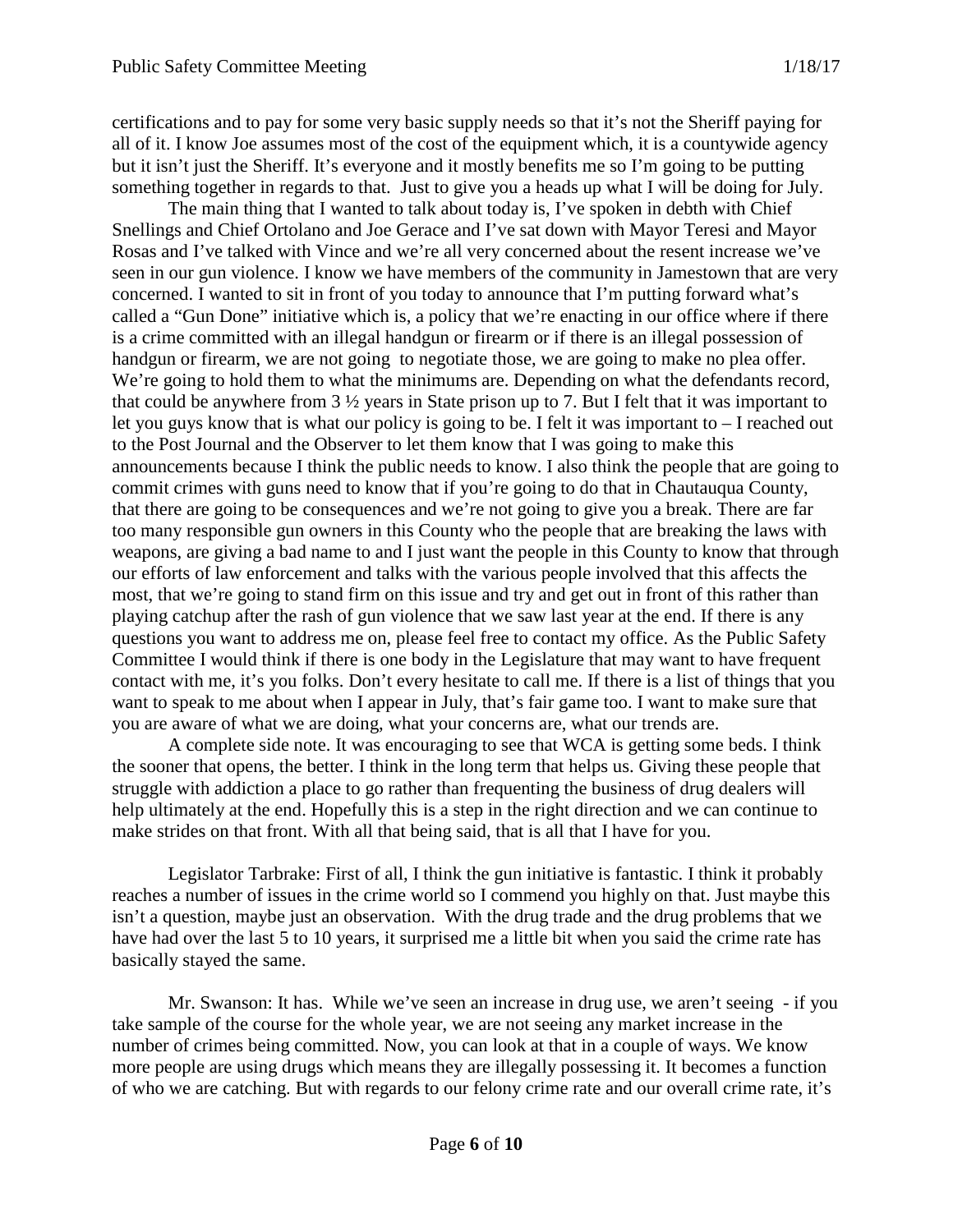been relatively flat over five years. Essentially what we are seeing is a shift in the criminality in our County. The sad reality – well, there is two ways to look at it. The sad reality is that we're seeing more people use, which drives drug dealers in the area but the positive aspect to that, if we can get the drug additional issue under control, we stand to make great in-roads with the crime rate in this County because if you drive the demand down, which means you get the users the help they need, what you see is a decrease in the risk the dealers are willing to make by coming to our County and selling, you see a decrease in the number of people looking for ways to purchase drugs and in many times that is funded by illegal activity like burglary and theft and you see improvements which with these new facilities and money coming in from the State level to help with treating people on the front end, I think we're in a position now, where hopefully in the next 5 to 10 years, we see improvement in just the quality of life we experience in this County. Now, obviously some of that needs to be helped with job creation and those things but with regards to drug use, it fuels a lot more than just drug use. You see the violent crime that comes along with it. While our shootings we don't believe were drug related, they were people involved in that kind of activity. It was, without telling you more about that case, the only thing I can tell you about those shooting that were in Jamestown is, the majority of them were from actors from outside our area. So, we see a trickle in from Buffalo and from the Niagara County area. So, I'm going to try and keep you guys updated so that you are in the know. Any time that you have a question, please feel free to approach me. I'm going to be reaching out to you individually to sit down with you and address any of the concerns and question you have in a non-public forum but, I'm going to try and keep you in the loop a little better as things improve or if they get worse. Hopefully that is not the case but if they improve, I hope to have good news to bring you.

Legislator Wilfong: I appreciate you being pro-active instead of reactive.

Mr. Swanson: There are areas where you can be and there are areas you can't. In my position, we are limited a lot of times to mostly a reactionary role but I can lay out a policy like this and make it public so that maybe saves us from one gun incident because that person thinks well geez, now I'm not going to get a deal if I'm caught with this weapon and you hope that there is a – people read the paper, they pay attention to what we are doing and they need to know that we're not going to deal people that commit gun crimes.

Chairman Wendel: You mentioned and not to get too involved but you did mention illegal firearms is that harder to do with illegal firearms?

Mr. Swanson: Sure, for example, one of the positions I'm going to take on gun crimes is, you could be legally possessing a handgun but you could criminally mischief someone or threaten them with a weapon. O.k., I'm not going to deal that case. You committed a crime with a firearm, granted you legally possessed it, but, we aren't going to tolerate that kind of behavior. It's not something that I want a would be criminal to know that if I commit a crime, regardless of what kind it is, I'm going to get a deal. Sure there are some cases that we will do that on, but we're taking a stance on gun cases or crimes committed with guns where we are not going to deal those cases.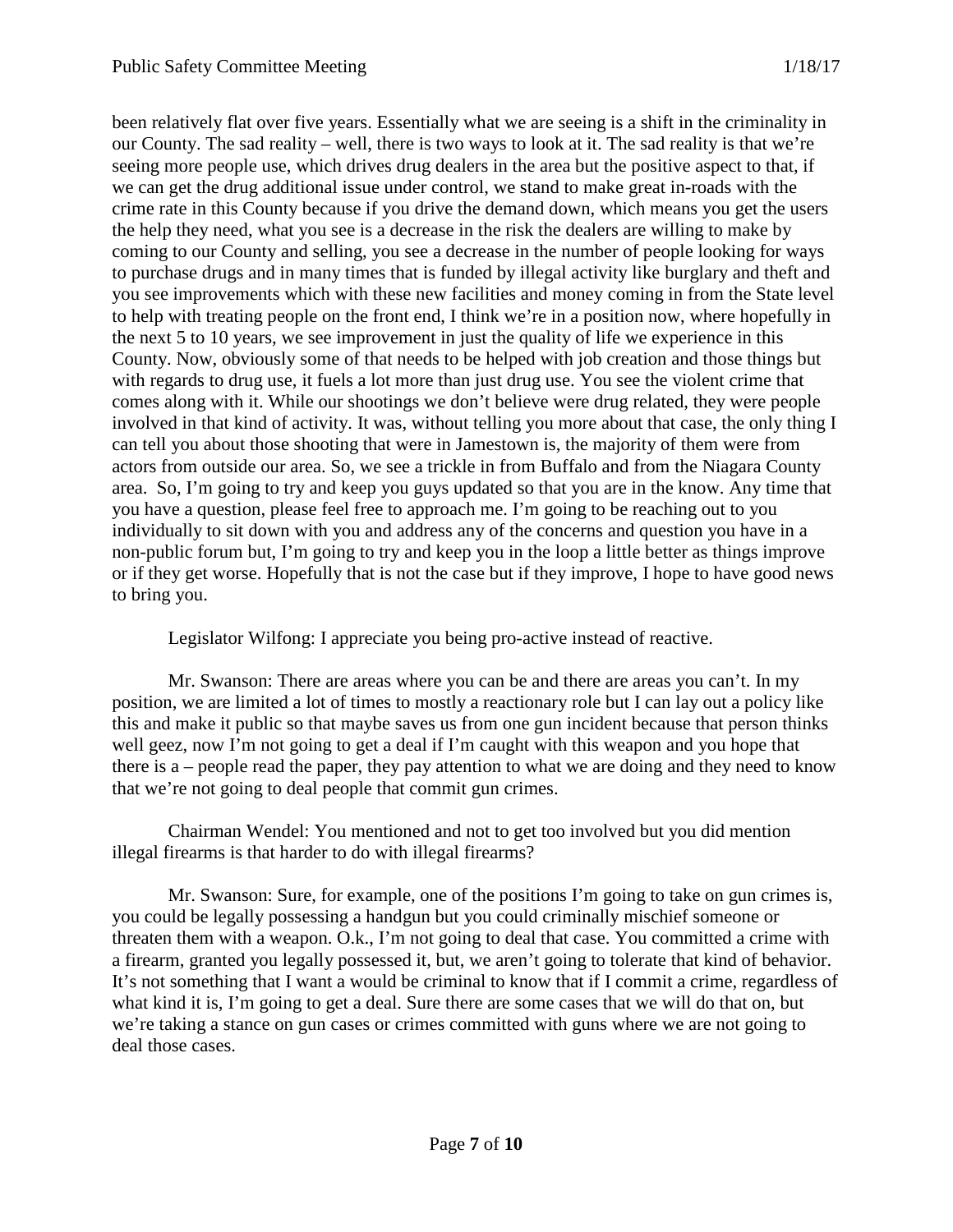Chairman Wendel: Great. I'm excited. I shouldn't say excited that we have to use it, I'm just saying it's better to know that they have you taking that stance or going to take that stance and like you said, the criminals are going to realize that we're not –

Legislator Bankoski: Send that message.

Chairman Wendel: Exactly.

Mr. Swanson: So if you have anything, let me know. But thank you for having me today and please put me on the calendar for July and I'll try and get you some good news. Thank you.

#### **Discussion – Amending Rules & Regulations – Verbatim Minutes**

Clerk Tampio: Here is a draft of the resolution pertaining to this subject.

Chairman Wendel: I guess when I came in I had a different opinion of this because I didn't realize from a personal standpoint that I thought this was something that we were going to either lessen the burden or to streamline and after listening, that is not the case. Everybody's very o.k. with what is going on. There hasn't been a reason to not continue with what we are doing. Personally and on a research basis it is nice to be able to call the office and they've been able to provide me with whatever I needed. I can look at it as opposed to thumbing through a – as good and as easy as it sounds, thumbing through the minutes of a recording, it takes a while. Whereas you look at the – you know where it was on the verbatim. That is my opinion. I am not sure of everybody else's but I see if it's not broke, it doesn't necessary mean we change it.

Legislator Bankoski: I agree.

Chairman Wendel: Anyone else?

Legislator Whitford: It just poses the question, how is it going to improve what we do in the County as a Legislators and department heads. What would it improve if we went to tapes? Is there a cost savings, I mean, why would you do it if wasn't going to improve what we're doing now? That is the part that I don't understand. Obviously we've had individuals that have *(inaudible)* post opposition because of the convenience of the minutes, investigating certain issues that the comes across. That would be my question. Is there a cost savings and how does it improve what we do here in the County as department heads and representatives of County constituents?

Legislator Tarbrake: I guess I have a question for Steve. When was this resolution first enacted? I see these numbers here – so these are all the amendments?

Mr. Abdella: Yes. These are and these only go back to 2002, but, I'd have to look but I think periodically we'll adopted it in sort of a fresh clean form and then it gets little amendments after this and I have a feeling that 2002 was the last time it was just clean slate and so these are little amendments that have occurred since then. But the rules have existed back to the beginning of the existence of the Legislature.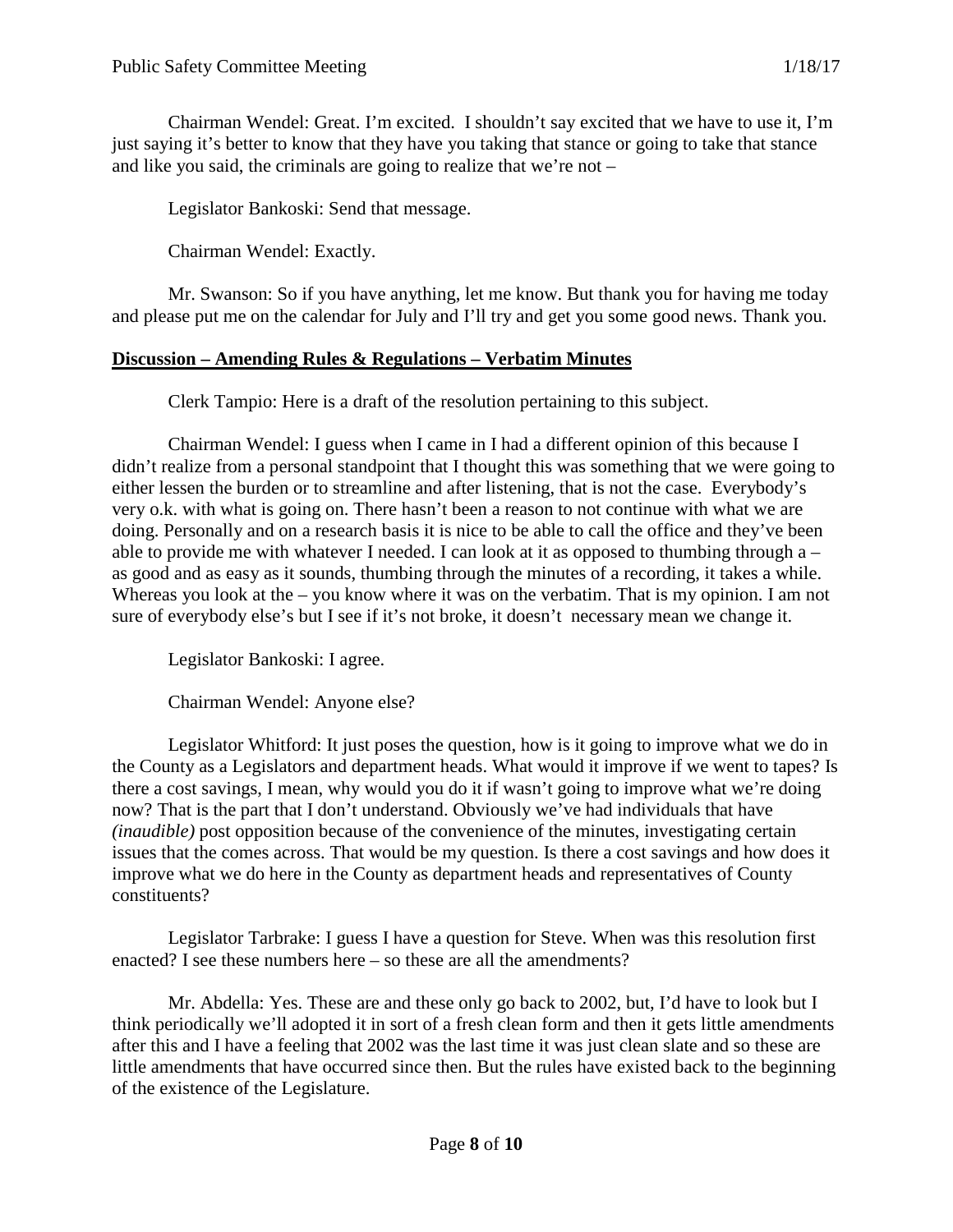Legislator Tarbrake: Has this question come up in the past about changing the way we do minutes?

Mr. Abdella: I think in the past year or two it's come up and I feel like I've heard some discussion. Usually surrounding whether – the software was progressed to the point that it could understand all the different individuals speaking and I think the conclusion right now is that it's not there yet. Those software's work better when it's the same speaker or a couple of speaker and it starts to recognize that persons voice but when you have visitors coming in, I think that challenges the software.

Legislator Whitford: Most of the software is voice recognition software, even on your phone where if somebody else talks into it, it doesn't come up.

Chairman Wendel: I think for us, the cost would probably be a little bit higher on the front end because you'd have to have five microphones here, six with a person there and I just think right now the technology isn't there. You really have to have individual mics, at least for us in here, the Committee meetings. That is what we are talking about. You have to have individual mics and individual data collection. It's going to take my voice and Bob's voice and everyone else's and then come back and you know piece it together. I think right now the technology isn't there and I think that we're going to create more cost and more headache in trying to do it some other way right now.

Legislator Bankoski: Trying to fix something that isn't broken.

Chairman Wendel: Exactly. I can see some of the discussion of other committees that may – like Audit & Control for an example where they discuss every issue, their position is, well, do we need it? We're very brief here so these minutes aren't, if I shut up, would be shorter, they usually aren't that long. They might be looking at trying to save some time but again, I don't see any real need for it right now. Any questions for Mr. Abdella or any more discussion on the matter? No. So do we want to make any motion from this Committee as to –

Legislator Tarbrake: Do we need a motion or can we make a recommendation to Audit & Control?

Chairman Wendel: I would think a recommendation.

Legislator Tarbrake: I would make the recommendation that we proceed with the minutes the same as we are doing now.

Legislator Whitford: Second.

Chairman Wendel: All those in favor?

*Unanimously Carried*